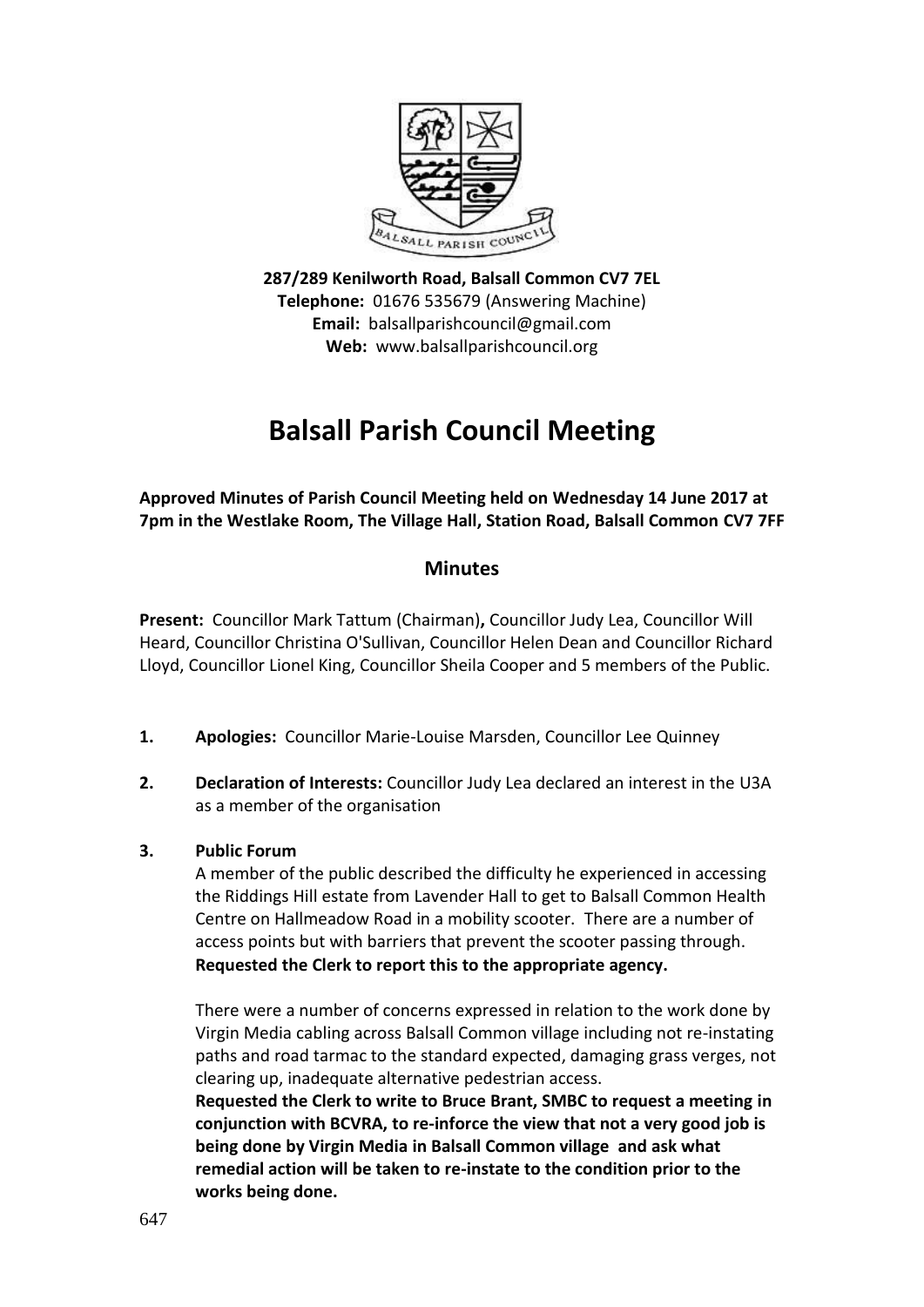Several overgrown pubic footpaths were drawn to the council's attention: Between Kenilworth Road and Lavender Hall Park (M146A) Between Station Road and Speedwell Drive (M152) Between Kenilworth Road and Michael Banning House **Requested Clerk to write to SMBC asking that clearance of vegetation takes place. Residents were also encouraged to report obstructed footpaths via the SMBC service Solihull Connect.**

**4. To approve and sign as a correct record the Minutes of the Annual Parish Council Meeting held on 17 May 2017 and the Minutes of the Extraordinary Parish Council meeting of 31 May 2017 as a true record.** Minutes of Annual Parish Council Meeting held on 17 May 2017 were approved and signed by the Chairman.

Minutes of the Extraordinary Parish Council meeting of 31 May were approved and signed by the Chairman.

# **5. Matters Arising from the Minutes.**

- **(5.1)** The Clerk has received written legal advice concerning the Council's appeal against the Shell garage license for alcohol and overnight snacks sales. In summary the advice is that the appeal is compromised or discontinued at the earliest possible opportunity. The reasons are:
	- There was no Police objection and no evidence of disorder relating to the site.
	- Shell demonstrates an organised and well conducted operation at numerous sites with a good record.
	- The objections received give no specific incidents or evidence recorded of undermining the licensing objectives of public safety or prevent of public nuisance and crime and disorder.
	- Only one or two objectors are able to appear in person. **It was resolved to follow the legal advice provided and act accordingly. The item will be on the next council meeting agenda to allow public comment.**
- **(5.2)** An assessment of Land Assets held by the Council will be brought to a future meeting.
- **(5.3)** Meeting with Travel for West Midlands to discuss the bus shelter/stop for the 87 bus in Temple Balsall will take place on Thursday  $15<sup>th</sup>$  June with Councillors Lloyd and Lea attending.
- **(5.4)** Annual Return 2017 Accounting Statement. The completion of Section 2 for the external auditors will contain an amended breakdown of the figures for 'staff costs' and 'all other payments'. The total figures remain unchanged.
- **(5.5)** The Staffing and Communications Committee at their first meeting will address the need for staffing issues to be dealt with in private.

# **6. Solihull Draft Local Plan – Concept Masterplans**

Proposal to delegate to the NDP Committee engagement with lead developers of the Balsall parish housing sites in the Solihull Draft Local Plan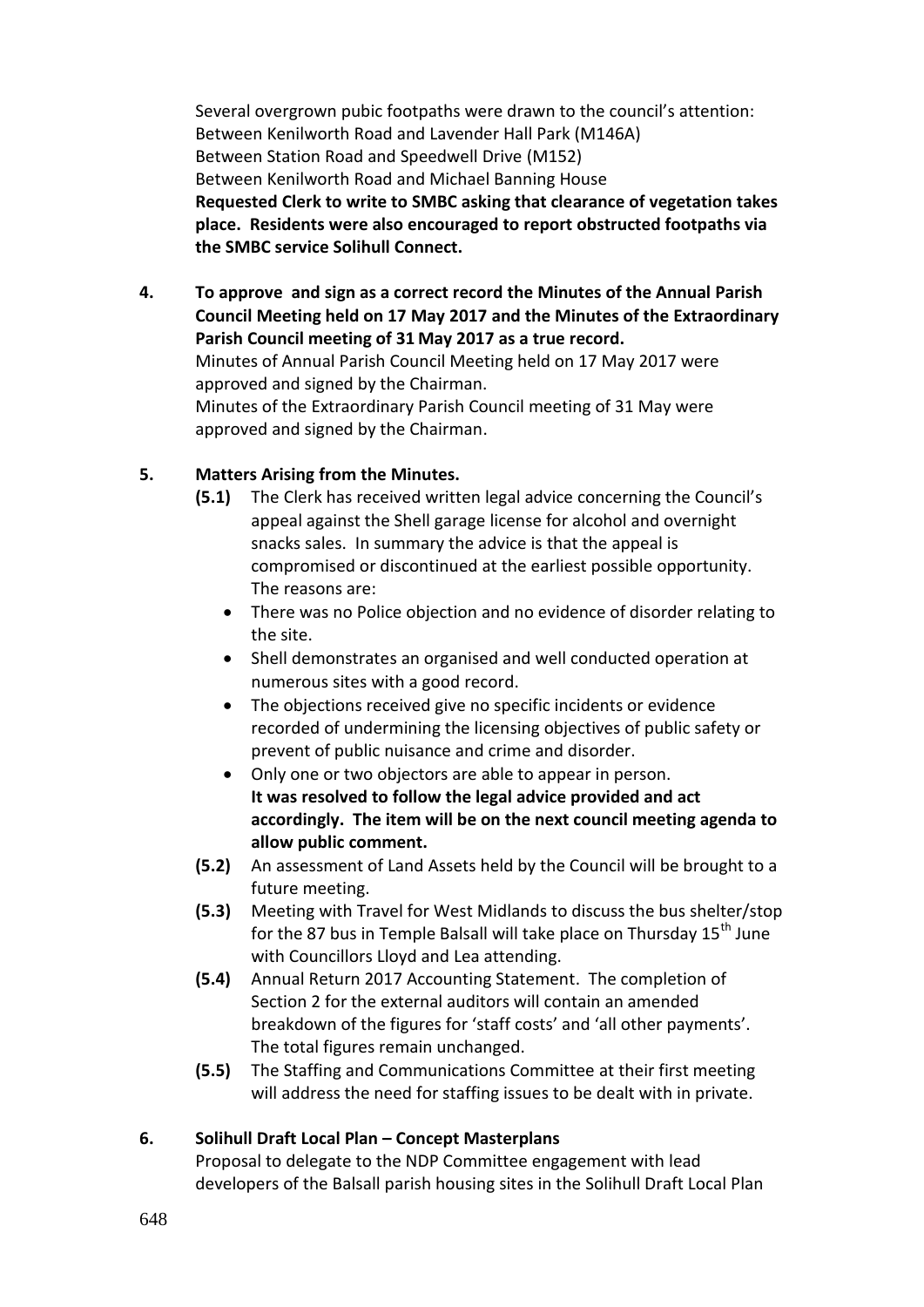including a shared approach with Berkswell Parish Council for the Kenilworth Road site.

**RESOLVED to delegate to the NDP Committee the engagement with lead developers of the Balsall parish housing sites in the Solihull Draft Local Plan including a shared approach with Berkswell Parish Council for the Kenilworth Road site.**

- 7. Proposal to organise a face to face meeting with senior police officers in Solihull to discuss our local neighbourhood policing problems including ASB and drug related incidents. **RESOLVED that the Clerk meets with Sergeant Simon Harrison and PC Mick Lloyd to discuss the issues.**
- 8. Proposal to reinstate the Balsall Parish Council Planning Committee. The level of additional resources this would require were considered and the acceptability of the process currently in place for dealing with planning applications.

**RESOLVED to not reinstate the Balsall Parish Council Planning Committee.**

- 9. Proposal to rename the Finance Committee, Finance and General Purposes Committee. **RESOLVED to rename the Finance Committee, Finance and General Purposes Committee**
- 10. PROPOSAL to add Councillor Christina O'Sullivan to the Staffing and Communications Committee. **RESOLVED to add Councillor Christina O'Sullivan to the Staffing and Communications Committee**
- 11. Proposal to add to the remit of the Village Centre Working Party the task of examining solutions to the car parking problems in Balsall Common village. **RESOLVED to add to the remit of the Village Centre Working Party the task of examining solutions to the car parking problems in Balsall Common village.**

# **12. Grant Application**

To consider for approval a grant application for £1000 made by Balsall Common U3A for the purpose of providing a contribution to the cost of installing a new sound system to support an induction loop at St Peter's Hall, Balsall Common.

**RESOLVED to support the grant application for £1,000 made by U3A on behalf of St Peter's Hall**

#### **13. Accounts:**

# **(13.1) Accounts**

Proposal to approve the list of Payments for Approval and Payments Made for the month of May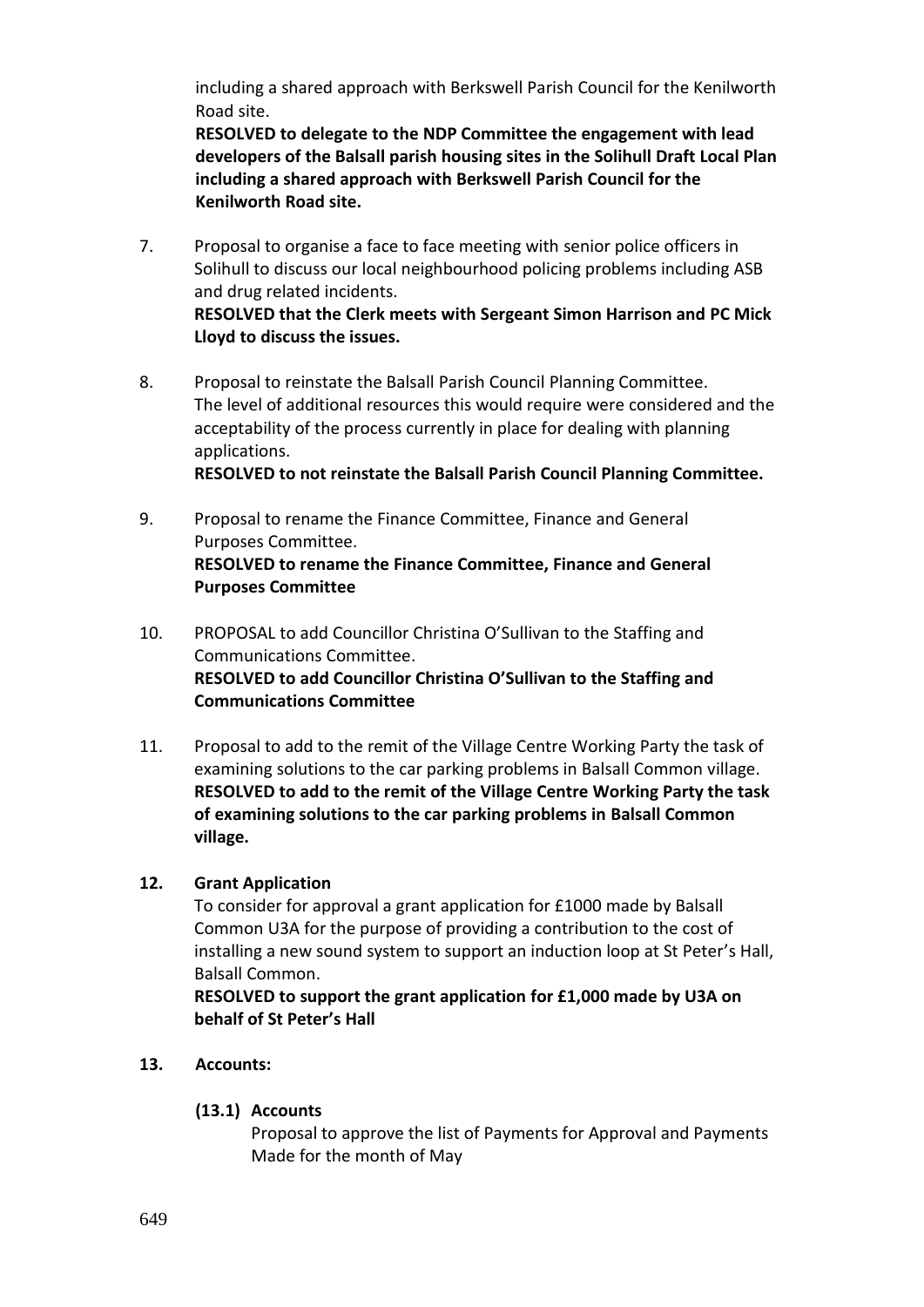**The list of Payments for Approval and Payments made for May were approved.**

#### **(13.2) Bank Reconciliation**

To sign off bank reconciliation for the period 01.05.17 – 31.05.17 **The bank reconciliation for the period 01.05.17 – 31.05.17 was approved.**

#### **14. Planning Matters**

**(14.1) 01392**

12 Cedar Wood Drive, Balsall Common, Solihull CV7 7DS

Demolition of a single storey side/rear annex and erection of a single storey side and rear extension together with internal and external alterations

#### **Resolved to make no comment**

### **(14.2) 01323**

Airport Radio Beacon Building, Balsall Street, Balsall Common, Solihull

[Prior notification to demolish former airport radio beacon building, Balsall](https://publicaccess.solihull.gov.uk/online-applications/applicationDetails.do?activeTab=summary&keyVal=OQCI8OOE01100&prevPage=inTray)  [Street](https://publicaccess.solihull.gov.uk/online-applications/applicationDetails.do?activeTab=summary&keyVal=OQCI8OOE01100&prevPage=inTray)

#### **Resolved to make no comment**

#### **(14.3) 00966**

490A Kenilworth Road, Balsall Common, Solihull CV7 7DQ

[Change of use to split the site into residential and commercial \(B8\)](https://publicaccess.solihull.gov.uk/online-applications/applicationDetails.do?activeTab=summary&keyVal=OOCMVMOEK1M00&prevPage=inTray)

**Resolved to request conditions be placed on the hours of use and the type of B8 use allowed. These are to take into account its residential location with regard to noise, a restriction to operate during office hours, only small items to be stored requiring manual lifting, no distribution.**

#### **(14.4) 00375**

17 Speedwell Drive, Balsall Common, Solihull CV7 7AU

[1No Oak Tree \(T34\) raise crown 6 metres clearance from ground & reduce](https://publicaccess.solihull.gov.uk/online-applications/applicationDetails.do?activeTab=summary&keyVal=OLCZQZOE04M00&prevPage=inTray)  [overall circumference of tree by 3m, removing deadwood. 1No](https://publicaccess.solihull.gov.uk/online-applications/applicationDetails.do?activeTab=summary&keyVal=OLCZQZOE04M00&prevPage=inTray) Oak Tree [\(T35\) reduce circumference of tree by 2metres & removal of deadwood](https://publicaccess.solihull.gov.uk/online-applications/applicationDetails.do?activeTab=summary&keyVal=OLCZQZOE04M00&prevPage=inTray)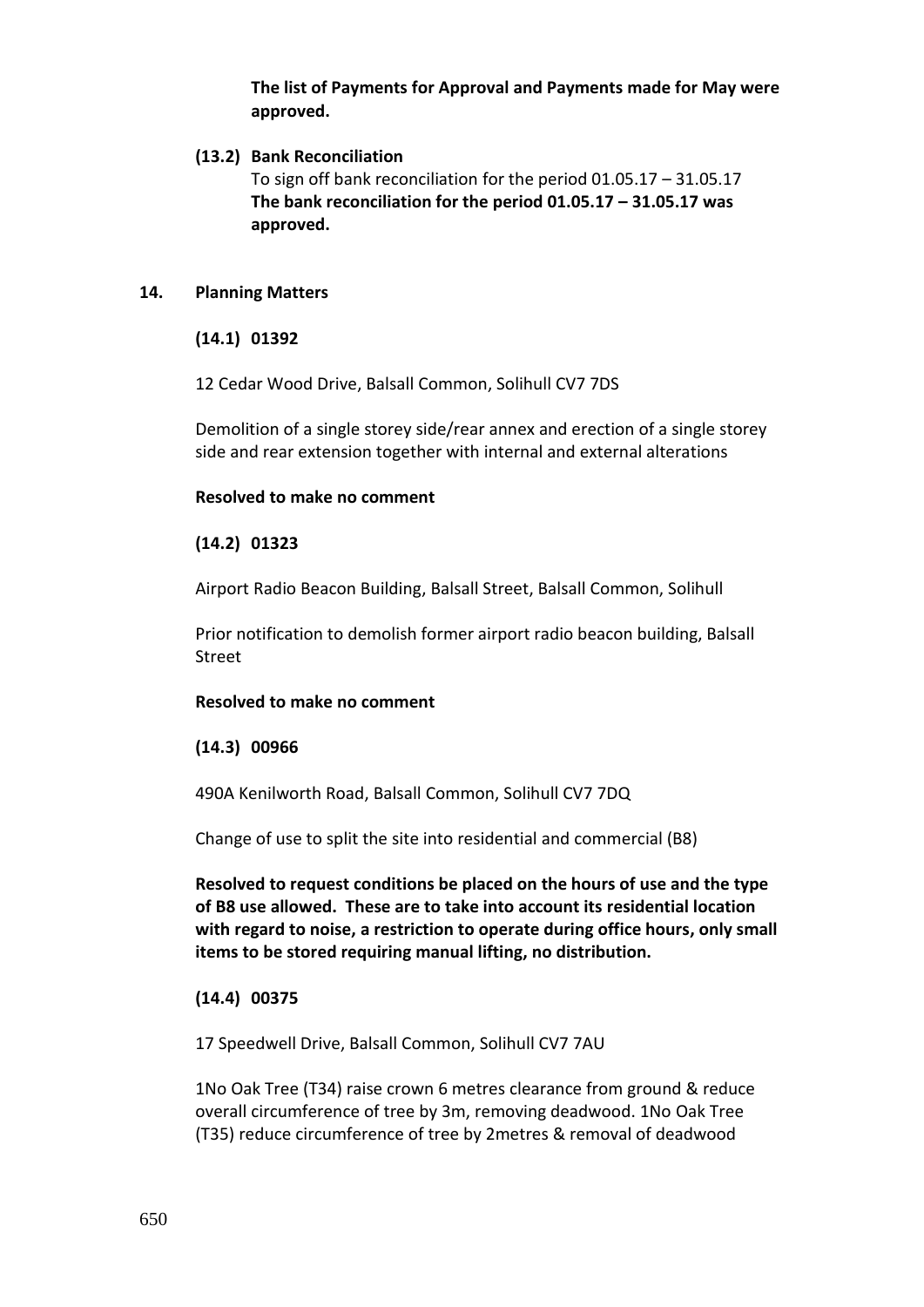**Resolved to oppose this proposal as the treatment is too severe. Appropriate proposals put forward by the Tree Officer would be supported.**

#### **(14.5) 01400**

179 Station Road, Balsall Common, Solihull CV7 7FG

[Two storey side and rear extension, ground floor rear extension, loft](https://publicaccess.solihull.gov.uk/online-applications/applicationDetails.do?activeTab=summary&keyVal=OQTAN2OE01R00&prevPage=inTray)  [conversion with dormer window to rear and new bay window and open](https://publicaccess.solihull.gov.uk/online-applications/applicationDetails.do?activeTab=summary&keyVal=OQTAN2OE01R00&prevPage=inTray)  [porch to the front.](https://publicaccess.solihull.gov.uk/online-applications/applicationDetails.do?activeTab=summary&keyVal=OQTAN2OE01R00&prevPage=inTray)

#### **Resolved to make no comment**

#### **15. Correspondence**

- **(15.1)** Solihull Civic Honours 2017 SMBC request for nominations.
- **(15.2)** WALC Annual Report agreed to send highlights from the Chairman's report to reflect achievements in 2016/17.
- **(15.3)** Naming of the lane off Kenilworth Road leading to Harper Fields Care home and new retirement development received from Lisa King, Marketing Consultant – agreed to the request to name the lane Albany Lane.
- **(15.4)** Advice from SMBC Managed Growth Directorate that it is anticipated that Balsall Parish Council's request for area NDP designation will be reported to Cabinet Member on 18 July 2017.

#### **16. Date and Venue of Next Meeting:**

The next meeting of the Parish Council to be held on Wednesday 19 July, 7.00pm in the Westlake Room, Village Hall, 112 Station Road, Balsall Common CV7 7FF

**17.** PROPOSED to proceed with the meeting in private session and exclude members of the public and press in accordance with the Public Bodies (Admission of Meetings) Act 1960 s1 (2).

#### **Members of the public were excluded at this point.**

To consider matters of a confidential nature relating to the management of the Parish Council.

- **(17.1) Minutes protocol It was agreed to circulate draft minutes to all Councillors**
- **(17.2) Planning comments submitted by individuals It was agreed that Councillors making individual planning comments would do so as residents or members of the public.**
- **(17.3) Terminology concerning 'bringing the council into disrepute'**